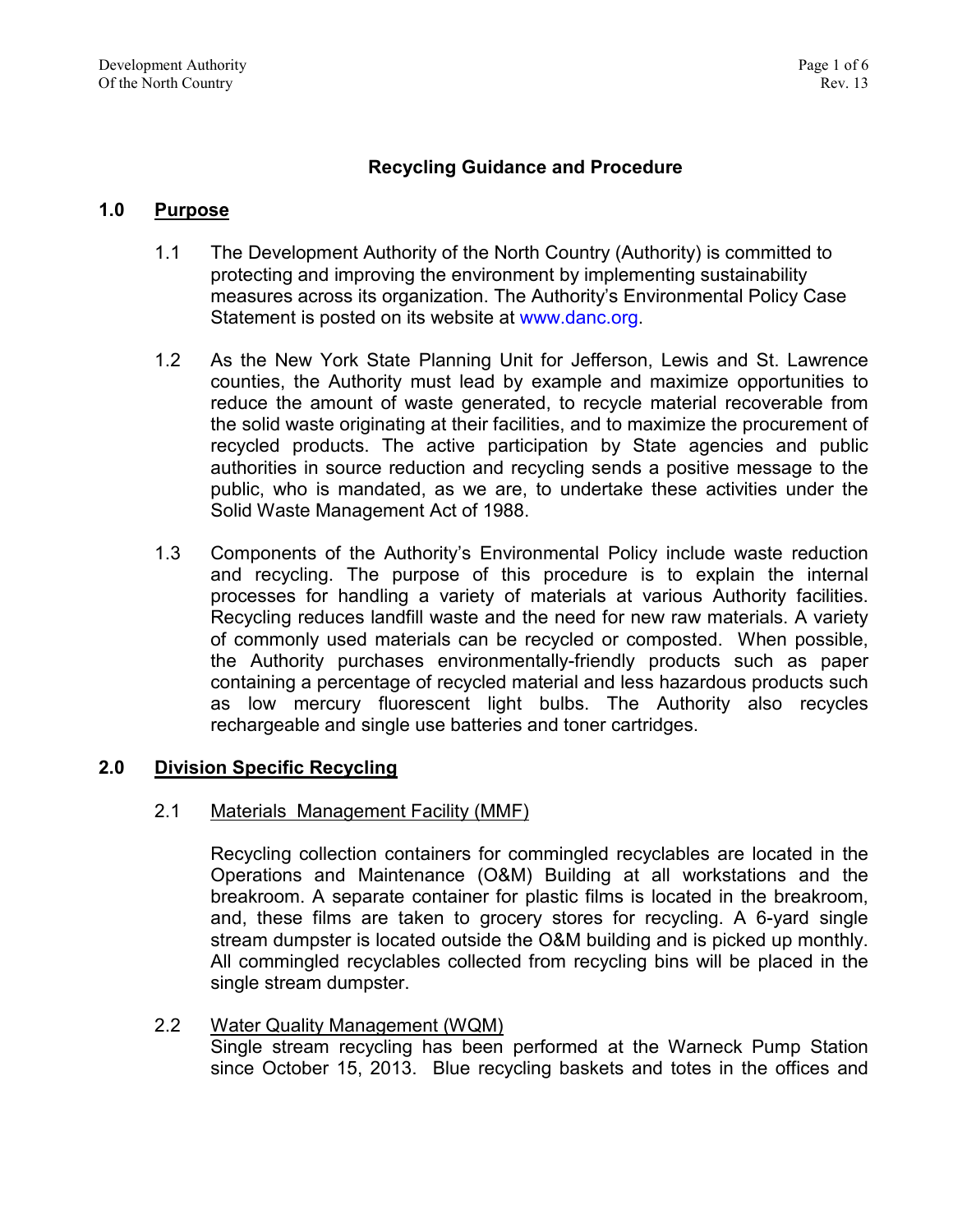common areas are for the collection of paper, cardboard, cans, plastic containers, and glass. A separate container for plastic films is located in the breakroom. Plastic films will be taken to the nearest grocery store for recycling. A box is located in the break room for refundable bottles. Recyclables are collected weekly at the facility. Recyclables from the other WQM Authorityowned facilities are brought back to the Warneck Pump Station, as needed.

## 2.3 Admin Offices – State Office Building

The Authority's Administration are located at the Dulles State Office Building in Watertown New York. This facility is leased by the Authority and recycling is coordinated and contracted by the Office of General Services (OGS). Products that are generated by Authority employees at the State Office Building, which are not covered under existing recycling programs, may be recycled at the Materials Management Facility or the Warneck Pump Station.

### 2.4 Telecommunications Offices

The Authority's Telecommunication offices are located at 120 Washington Street, Suite 520, Watertown, New York. This office space is leased by the Authority. A recycling collection container for commingled recyclables is located in the Operations Lab. All commingled recyclables collected from recycling bins will be collected by building owner's maintenance staff and placed in the single stream dumpster. Cardboard is broken down and then collected by building owner's maintenance staff and placed in a dumpster for cardboard items only. A container is located in the Operations Lab for refundable bottles.

# **3.0 Recycling Procedures**

# 3.1 Designated Recyclables (to be placed in single stream recycling bins)

### 3.1.1 Plastic Containers

Include: Rinsed Bottles, jars and tubs with resin codes 1-7. At the Materials Management Facility and Warneck Pump Station, all caps and lids must be removed. At the State Office Building, all caps and lids should remain on.

Do not include: Plastic bags, Styrofoam, plastic packaging, toys, motor oil containers, prescription bottles or clothes hangers.

### 3.1.2 Glass Containers

Include: All color glass bottles, food and beverage containers and canning jars.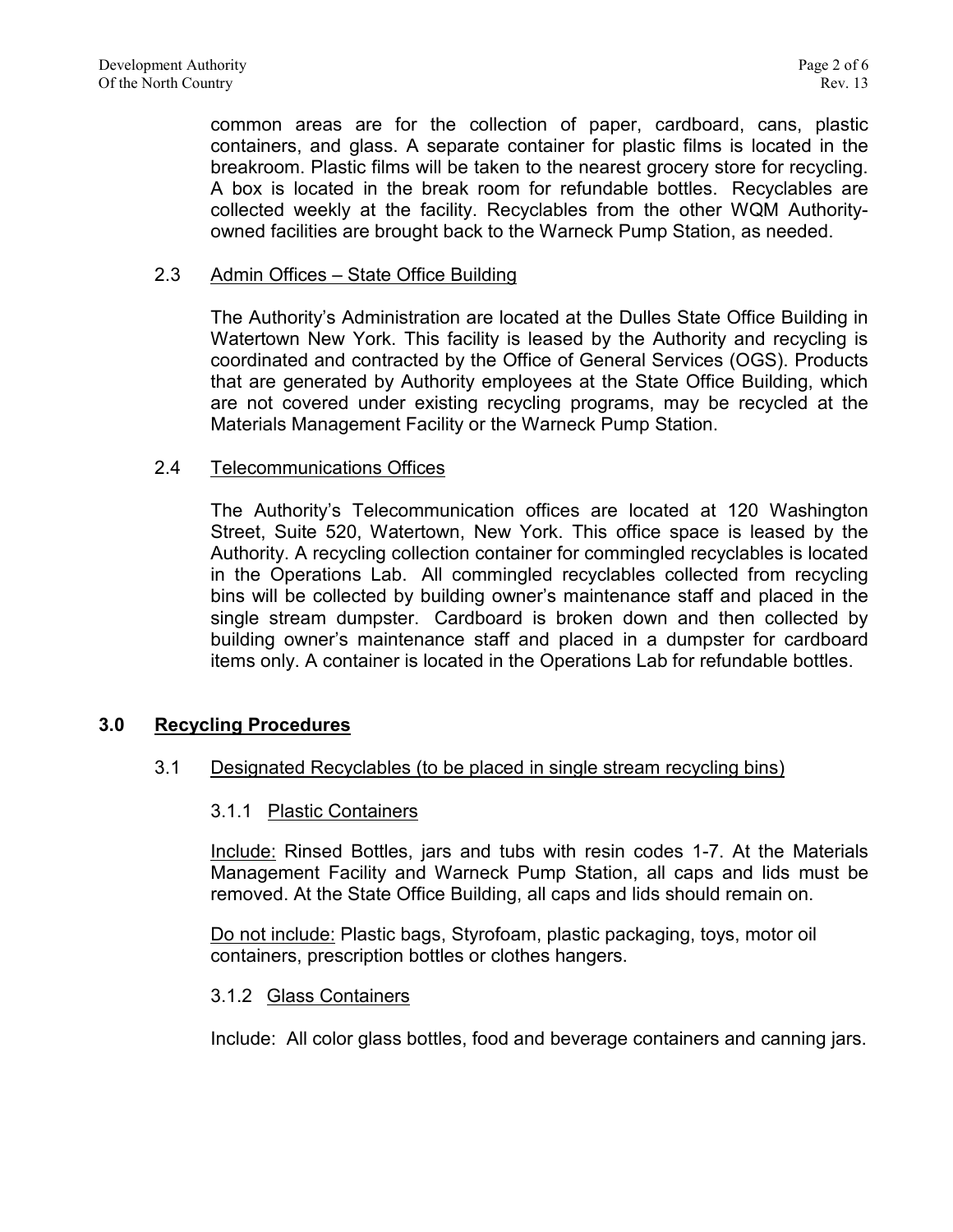Do not include: Broken glass, drinking glasses, ovenware, ceramics, dishes, mirrors, window glass or light bulbs.

## 3.1.3 Metal Containers

Include: Rinsed Food and beverage cans, deposit cans, clean aluminum foil, rinsed pans and trays, empty aerosol cans and metal lids.

Do not include: Propane tanks, metal-cardboard containers, clothes hangers, silverware, small appliances microwave trays or paint cans.

### 3.1.4 Mixed Paper

Include: All paper without wax coatings, junk mail, magazines, phone books, paperback books, brown paper grocery bags and cartons (milk, juice & broth) and paper cups.

Do not include: Hard cover books, napkins, paper plates or paper towels

# 3.1.5 Cardboard

Include: Clean Lightweight cardboard (cereal & food boxes), corrugated cardboard and pizza boxes.

Do not include: Wax, plastic, styrofoam or metal coated cardboard.

# 3.2 Plastic Film

Plastic grocery bags and other plastic films, including bread bags, cereal bags, plastic zipper bags (with zippers removed), newspaper bags, and plastic wraps found on products such as paper towels shall be collected for recycling. Do not place plastic films in with single stream recycling. Plastic bags and films shall be recycled at the nearest grocery store to the facility.

# 3.3 Computers and Electronics

The Authority is a public benefit corporation and is eligible to dispose of all covered electronic equipment (CEE) at no cost at any of the County-owned transfer stations. The divisions shall collect all electronics ready for recycling by December 31<sup>st</sup> annually. Computers and Cell phones will be delivered to the main offices for processing by IT. Printers, Monitors, Scanners and other Electronics will be delivered to Warneck Pump Station. WQM staff will deliver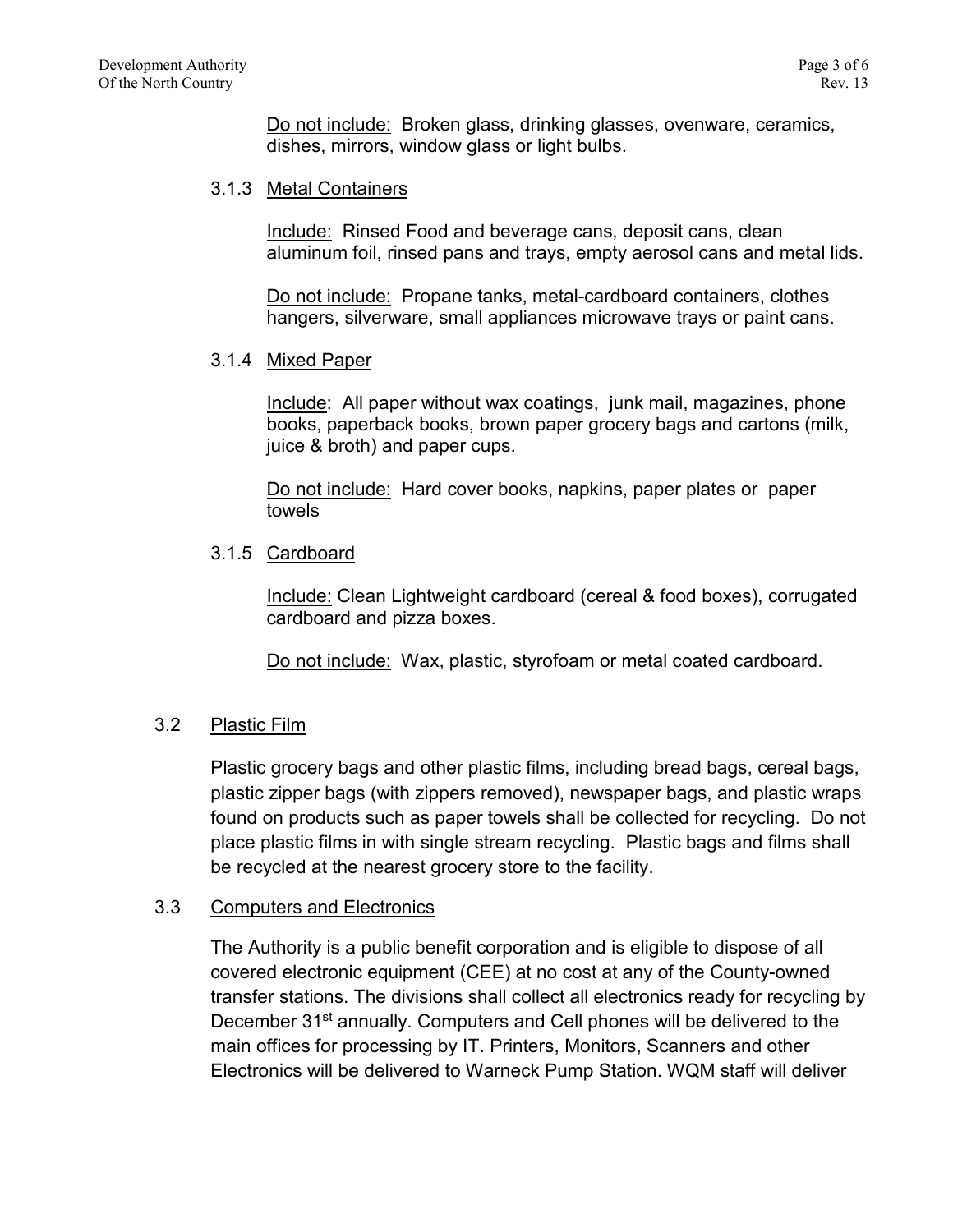the electronics to the Jefferson County Transfer Station and document the items recycled in the Recycling Log.

# 3.4 Used Oil Filters

The MMF provides for recycling of used oil filters. Authority facilities that generate oil filters should drain them for 24 hours and then store them in sealed properly labeled 5 gallon pails for transport to the MMF where they will be picked up for disposal by Heritage Crystal Clean, the vendor that the Authority contracts with for recycling of select materials. Oil filters will be tracked by the MMF for reporting purposes.

### 3.5 Used Oil

All used oil generated will be transported to the MMF for recycling in amounts not to exceed 55 gallons. The division generating the oil will report the amount to the Safety and Environmental Technician for Title V Reporting.

### 3.6 Antifreeze

Authority facilities that generate used antifreeze shall collect it and transport it in clean 5-gallon properly labeled, sealed pails to the MMF where it will be transferred to a 55-gallon drum for recycling. Used antifreeze can be reused for winterizing equipment but in no case shall antifreeze be allowed to escape into the environment. When the recycling drum is full, the antifreeze will be recycled by an appropriate vendor.

### 3.7 Tire Recycling

When tires are purchased for cars and light duty trucks, waste tires will be recycled at the place of purchase of equal quantity and approximate size as tires purchased. Tires can also be recycled at the Jefferson County Transfer Station.

### 3.8 Printer Cartridges and Fax Toner

Most printer cartridges and fax toner can be returned to the supplier. All Authority divisions should purchase printer ink and fax toner from suppliers that allow returns of used printer and fax toner cartridges.

### 3.9 Scrap Metal

Scrap metal is accepted at any of the County transfer stations at no cost. The MMF has a dumpster onsite for scrap metal that is sent to a local scrap metal recycler when full.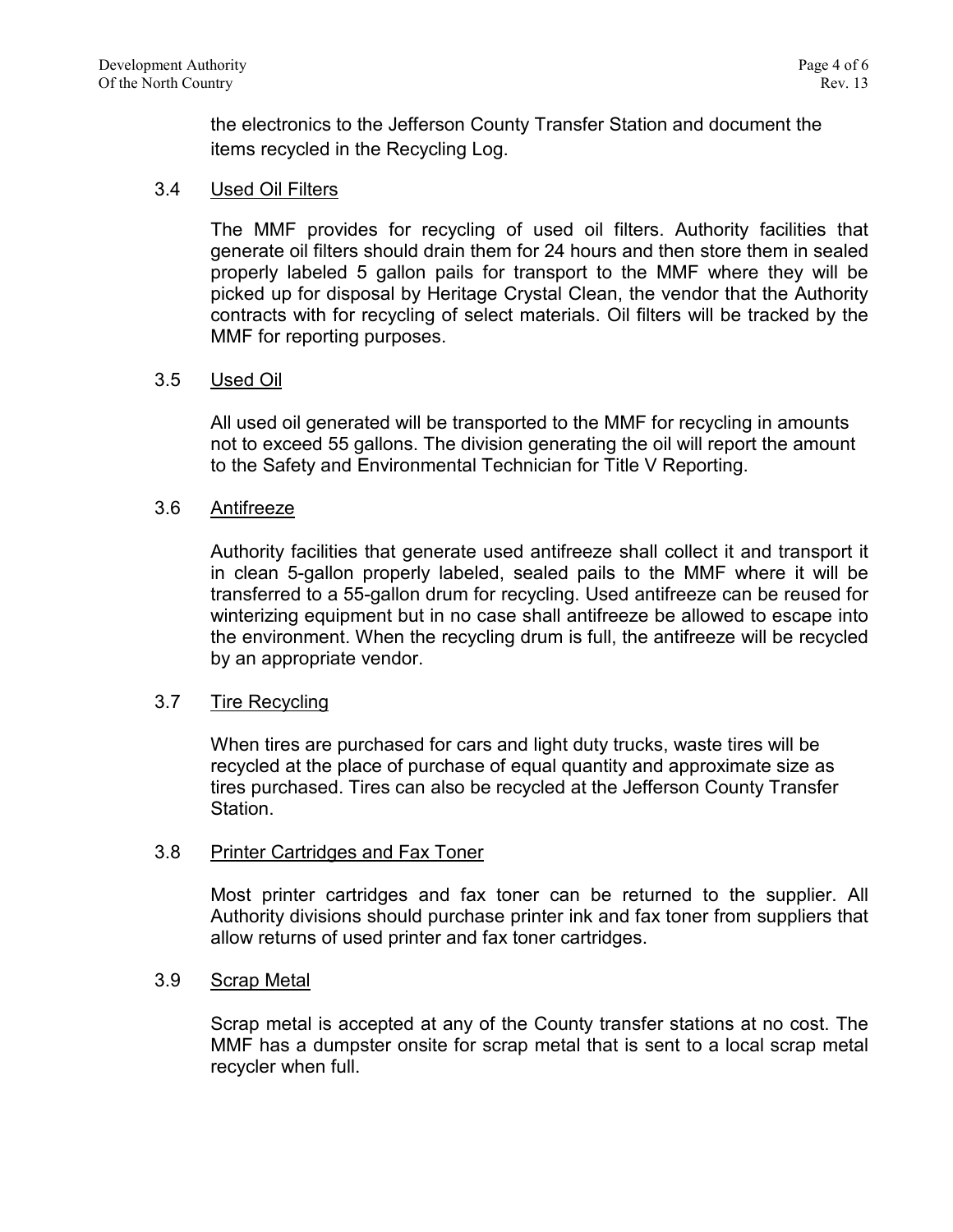# 3.10 Communication Devices

In accordance with the Authority's Communication Device Policy, cellular devices which are at the end of their useful lives will be processed by IT and donated to a not-for-profit organization where they will be refurbished or recycled.

## 3.11 Organic Material

Composting of coffee grounds and filters, eggshells, nutshells, fruits, vegetables, leaves, shredded newspaper, tea bags, house plants is a good way to reduce the amount of waste going to the landfill and should be implemented by all Authority facilities. Instructions for using the dual batch type composters are available in OnBase and additional guidance on composting in general can be found on the North Country Recycles website

### **4.0 Universal Wastes**

Rechargeable batteries and Fluorescent bulbs contain hazardous materials and require special handling. The Universal Waste Management Plan shall be followed for handling and disposal of these items.

| 5.0 | <b>Record of Revisions</b> |
|-----|----------------------------|
|     |                            |

| <b>Revision</b><br><b>Number</b> | <b>Date</b> | <b>Changes Made</b>                                                                                                              |
|----------------------------------|-------------|----------------------------------------------------------------------------------------------------------------------------------|
| Rev. 0                           | 5/5/06      | <b>Document Created</b>                                                                                                          |
| Rev. 1                           | 6/9/06      | DANC Main offices added                                                                                                          |
| Rev. 2                           | 4/17/07     | Cell Phone and OGS electronic scrap vendor<br>added                                                                              |
| Rev. 3                           | 1/22/10     | Added EO#4 requirements, oil filter and antifreeze<br>recycling procedures                                                       |
| Rev. 4                           | 5/17/11     | Updated used oil, batteries and fluorescent bulbs,<br>electronics, combined SWM/WQM procedures,<br>renamed document.             |
| Rev. 5                           | 5/31/12     | Changed reporting date in section 1, updated<br>guidance on oil and oil filters, and recycling<br>antifreeze and other materials |
| Rev. 6                           | 3/1/13      | Updated division specific recycling, updated battery<br>recycling guidance.                                                      |
| Rev. 7                           | 12/17/13    | Updated single stream and electronics recycling;<br>and added tire recycling                                                     |